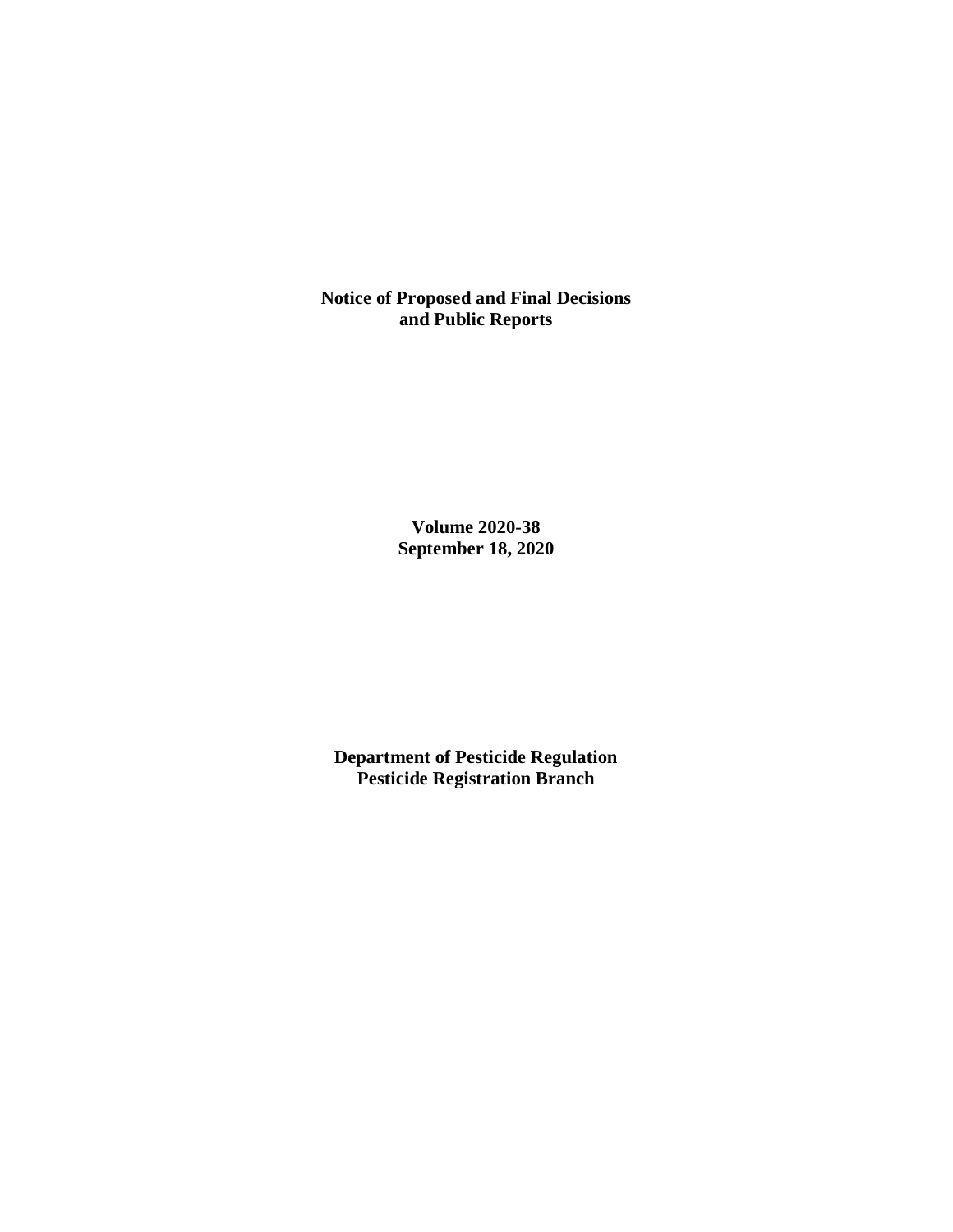# COMMENT PERIOD ENDS OCTOBER 18, 2020

# **NOTICE OF FINAL DECISIONS TO REGISTER PESTICIDE PRODUCTS AND WRITTEN EVALUATION**

Pursuant to Title 3, California Code of Regulations section 6255, the Director of the Department of Pesticide Regulation (DPR), files this Notice of Final Decisions to Register Pesticide Products with the Secretary of the Resources Agency for posting. This notice must remain posted for a period of 30 days for public inspection. Between the time DPR posts a proposed registration decision for public comment and DPR makes a final decision regarding the product, nonsignificant changes may be made to the product label (e.g., revising the product name, changing a master label to an end-use marketing label, correcting typographical errors). If the changes are not significant, DPR will not re-notice the product for public review and comment. However, if significant changes are made to the product label that substantially affect DPR's analysis on direct or indirect significant adverse environmental or human health impacts that can reasonably be expected to occur from the proposed decision, DPR will re-notice the product label for public review and comment.

In addition, for any product that is posted proposed to register as a conditional registration, the registrant may address the conditions of registration by providing the appropriate data or modifying the product label (e.g., remove use site, add "not for use in California" to a use site) during the posting period. If the registrant adequately addresses the conditions of registration during the posting period and the resulting change to the product label is not significant such that DPR must re-post the product label for review and public comment, DPR will post the product below, but will no longer have a "conditional" designation by the registration type.

For information about submitting a request for any documents related to this notice, please visit [https://www.cdpr.ca.gov/public\\_r.htm.](https://www.cdpr.ca.gov/public_r.htm)

To view the public report that was issued when the product was proposed for registration, click on the hyperlinked Tracking Number for the product.

*Tracking Number with hyperlink to public report – (EPA Registration Number) Applicant / Brand Name*

[258458](https://www.cdpr.ca.gov/docs/registration/nod/public_reports/258458.pdf) - (100 - 1476) SYNGENTA CROP PROTECTION, LLC APROVIA TOP FUNGICIDE USE: FUNGICIDE - FOR THE CONTROL OF DISEASES SUCH AS LEAF SPOT, ANTHRACNOSE, AND POWDERY MILDEW ON CROPS SUCH AS ONION, BLUEBERRY, GRAPES, ARTICHOKE, CUCUMBER, AND TOMATO TYPE: SECTION 3 REGISTRATION - CONDITIONAL ACTIVE INGREDIENT(S): BENZOVINDIFLUPYR DIFENOCONAZOLE CAS NUMBER(S): 1072957-71-1, 119446-68-3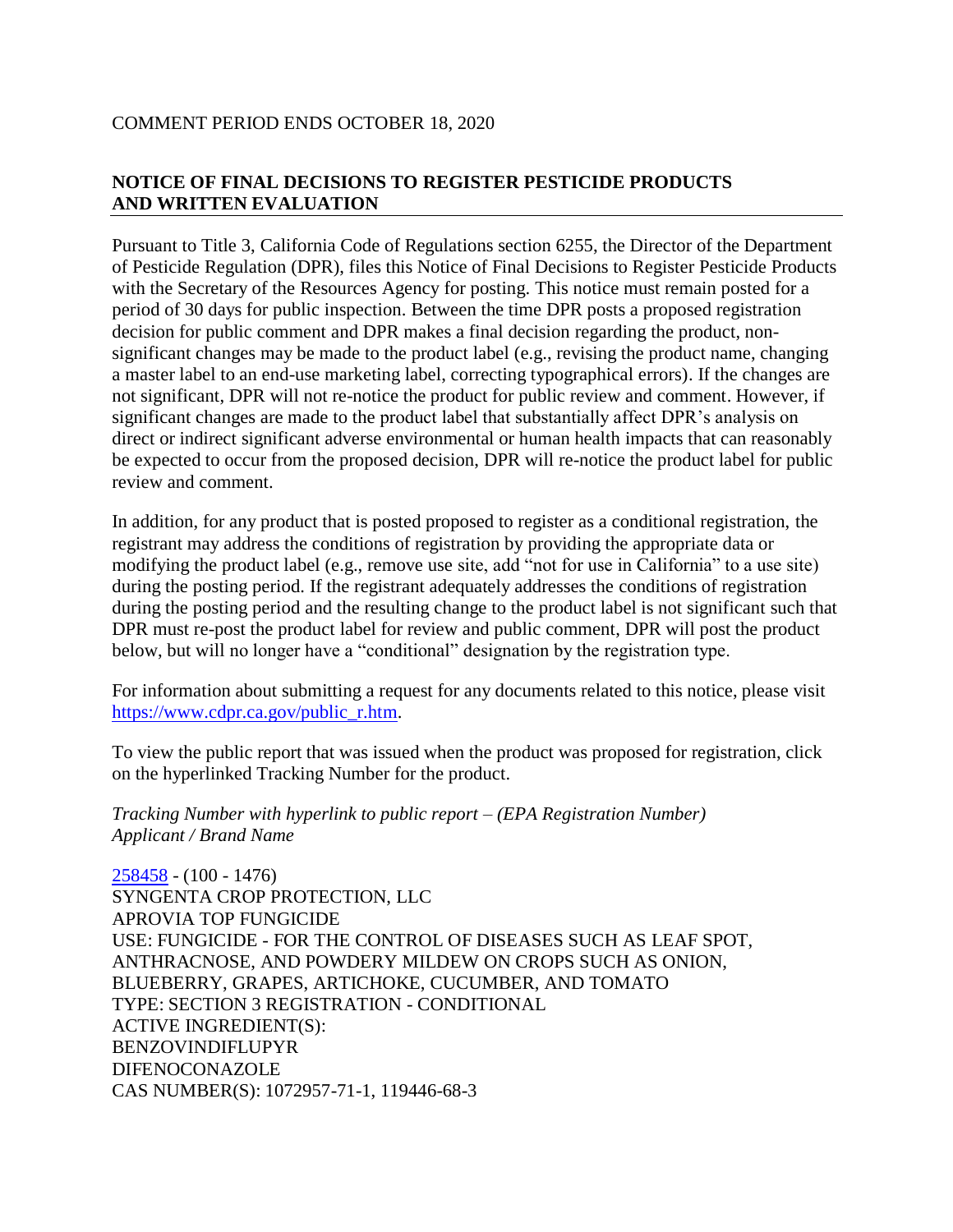**Notice of Final Decisions to Register (Continued) Page 2**

[293175](https://www.cdpr.ca.gov/docs/registration/nod/public_reports/293175.pdf) - (1051332 - 30001) 3 MOMS ORGANICS **TICKWISE** USE: REPELLENT - FOR USE AS A REPELLENT AGAINST TICKS AND MOSQUITOES ON KIDS, DOGS, AND HORSES TYPE: SECTION 25B CALIFORNIA ONLY/US EPA EXEMPT - ACTIVE INGREDIENT(S): OIL OF CEDARWOOD OIL OF CITRONELLA OIL OF GERANIUM OIL OF LEMONGRASS OIL OF PEPPERMINT ROSEMARY OIL CAS NUMBER(S): 8000-27-9 , 8000-29-1 , 8000-46-2 , 8007-02-1 , 8006-90-4 , 8000-25-7

[294805](https://www.cdpr.ca.gov/docs/registration/nod/public_reports/294805.pdf) - (70310 - 5) AGRO LOGISTIC SYSTEMS, INC. DEBUG TURBO USE: INSECTICIDE, NEMATICIDE - FOR THE CONTROL OF INSECTS SUCH AS RED ANTS, CUTWORMS, AND GRUBS IN SITES SUCH AS GOLF COURSES, FLOWER BEDS, VEGETABLE GARDENS, LAWNS, FRUIT TREES, AND GREENHOUSES TYPE: SECTION 3 LABEL AMENDMENT - TO ADD A CROP (HEMP) AND TO REVISE THE DIRECTIONS FOR USE AND ORGANIC CLAIMS ACTIVE INGREDIENT(S): AZADIRACHTIN MARGOSA OIL CAS NUMBER(S): 108168-76-9 , 8002-65-1

[293477](https://www.cdpr.ca.gov/docs/registration/nod/public_reports/293477.pdf) - (1051319 - 30001) GREENERWAYS, LLC D/B/A GREENERWAYS ORGANIC GREENERWAYS ORGANIC DEET FREE BUG REPELLENT USE: REPELLENT - FOR USE AS A REPELLENT AGAINST MOSQUITOES ON TREATED SKIN TYPE: SECTION 25B CALIFORNIA ONLY/US EPA EXEMPT - TO ADD NEW CLAIMS TO REPEL TICKS, BITING FLIES, AND NO-SEE-UMS ACTIVE INGREDIENT(S): OIL OF CEDARWOOD OIL OF CITRONELLA OIL OF LEMONGRASS OIL OF PEPPERMINT ROSEMARY OIL THYME OIL CAS NUMBER(S): 8000-27-9 , 8000-29-1 , 8007-02-1 , 8006-90-4 , 8000-25-7 , 8007-46-3 , 85085-75-2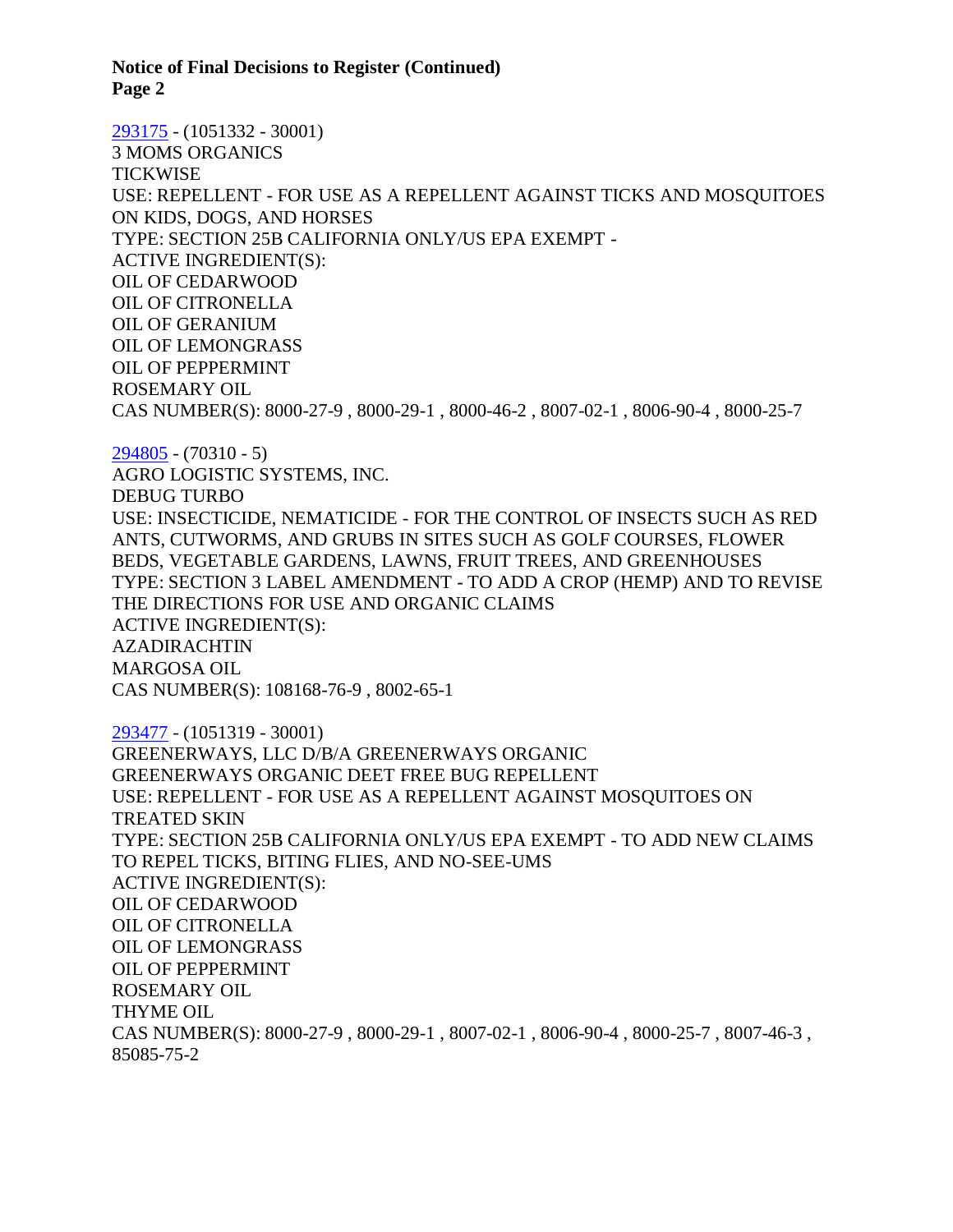#### **Notice of Final Decisions to Register (Continued) Page 3**

[292656](https://www.cdpr.ca.gov/docs/registration/nod/public_reports/292656.pdf) - (67690 - 77) SEPRO CORPORATION ZIO FUNGICIDE USE: FUNGICIDE - FOR THE CONTROL OF DISEASES SUCH AS BROWN PATCH, GRAY MOLD, AND ANTHRACNOSE ON FLOWERS, BEDDING PLANTS, ORNAMENTALS, AND CROPS SUCH AS EGGPLANT, TOMATO, AND SPINACH TYPE: SECTION 3 REGISTRATION - CONDITIONAL ACTIVE INGREDIENT(S): PSEUDOMONAS CHLORORAPHIS SUBSP. AURANTIACA STRAIN AFS009 CAS NUMBER(S): (NO CAS NUMBER)

### **Written Evaluation**

Pursuant to Title 3, California Code of Regulations section 6254, this notice includes a written evaluation of significant environmental points raised in comments submitted during the review and comment period required by Title 3, California Code of Regulations section 6253 for any of the products listed above.

### **DPR received no comments on the above listed products.**

Tulio Macedo

09/18/2020

 Tulio Macedo, Chief Pesticide Registration Branch **Dated**